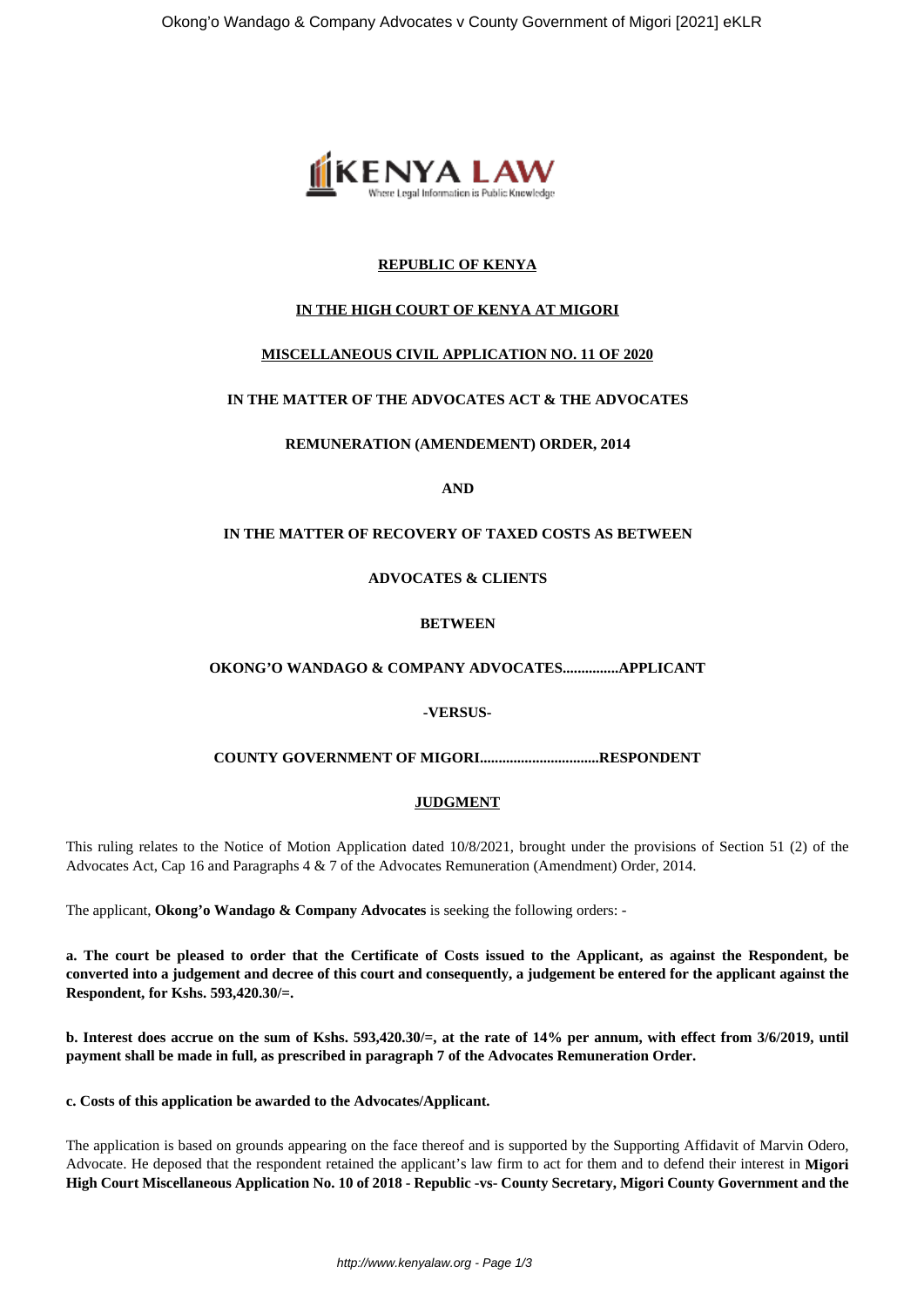**Chief Officer, Finance, Migori County Government, ex parte Lameck Onyango Mbani t/a Nyar Kadera Enterprises;** that there is no dispute on the issue of retainer and advocate - client relationship are not in dispute. Subsequently, the applicant issued and served the respondent with an itemized fee - note dated 2/4/2019 on 2/5/2019 **(MO-1).**

Due to the failure of the respondent to honor the fee - note, the applicant filed and served the respondent with a bill of costs dated 16/3/2020. The respondent was served with notices of taxation on three different occasions resting with the notice of taxation dated 30/7/2020 but the respondents did not respond.

The bill was heard on 4/8/2020 and by a ruling delivered on 15/10/2020 the bill was taxed and certified at **Kshs. 593,420.30/=.**

On 25/8/2021, the respondent appointed Matiko Mang'era the County Attorney to act on its behalf in this matter. The respondent was served with mention notices for directions on hearing this application but it failed to attend court.

**Section 51 (2) of the Advocates Act** reads:-

**The certificate of the taxing officer by whom any bill has been taxed shall, unless it is set aside or altered by the Court, be final as to the amount of the costs covered thereby, and the Court may make such order in relation thereto as it thinks fit, including, in a case where the retainer is not disputed, an order that judgment be entered for the sum certified to be due with costs.**

**Paragraph 7 of the Advocates (Remuneration) Order** provides: -

**An advocate may charge interest at 14 per cent per annum on his disbursements and costs, whether by scale or otherwise, from the expiration of one month from the delivery of his bill to the client, provided that such claim for interest is raised before the amount of the bill shall have been paid or tendered in full.**

Therefore, the applicant is entitled to interest on the taxed amount at the rate of 14% per annum from **16/7/2020** being 30 days from the date of service of the bill of costs.

I have considered the application, its supporting affidavit and the annexures thereto. It is evident that the respondent was served with a fee note which it failed to settle. Further, it was served with the bill of costs and several taxation notices which it failed to defend. There is also a Certificate of Costs dated 15/10/2020 of **Kshs. 593,420.30/=** which has not been challenged by the respondent even after the County Attorney entered appearance on its behalf. The proceedings were unopposed.

As provided for under Paragraph 7 of the Advocates Remuneration Order, I find that interest rates of 14 % per annum is payable from 16/7/2020 being 30 days from the date which the Bill of Costs was served upon and received by the respondent.

I find that the application has merit and make the following orders:-

**a. The Certificate of Costs issued to the applicant, as against the respondent dated 15/10/2020 is hereby converted into a judgement and decree of this court and consequently, a judgement is entered for the applicant against the respondent, for Kshs. 593,420.30/=.**

**b. Interest on the sum of Kshs. 593,420.30/=, do accrue at the rate of 14% per annum, with effect from 16/7/2020, until payment shall be made in full.** 

**c. Costs awarded to the applicant.**

# **DATED, DELIVERED AND SIGNED** AT MIGORI THIS **17TH** DAY **OF DECEMBER, 2021.**

**R. WENDOH**